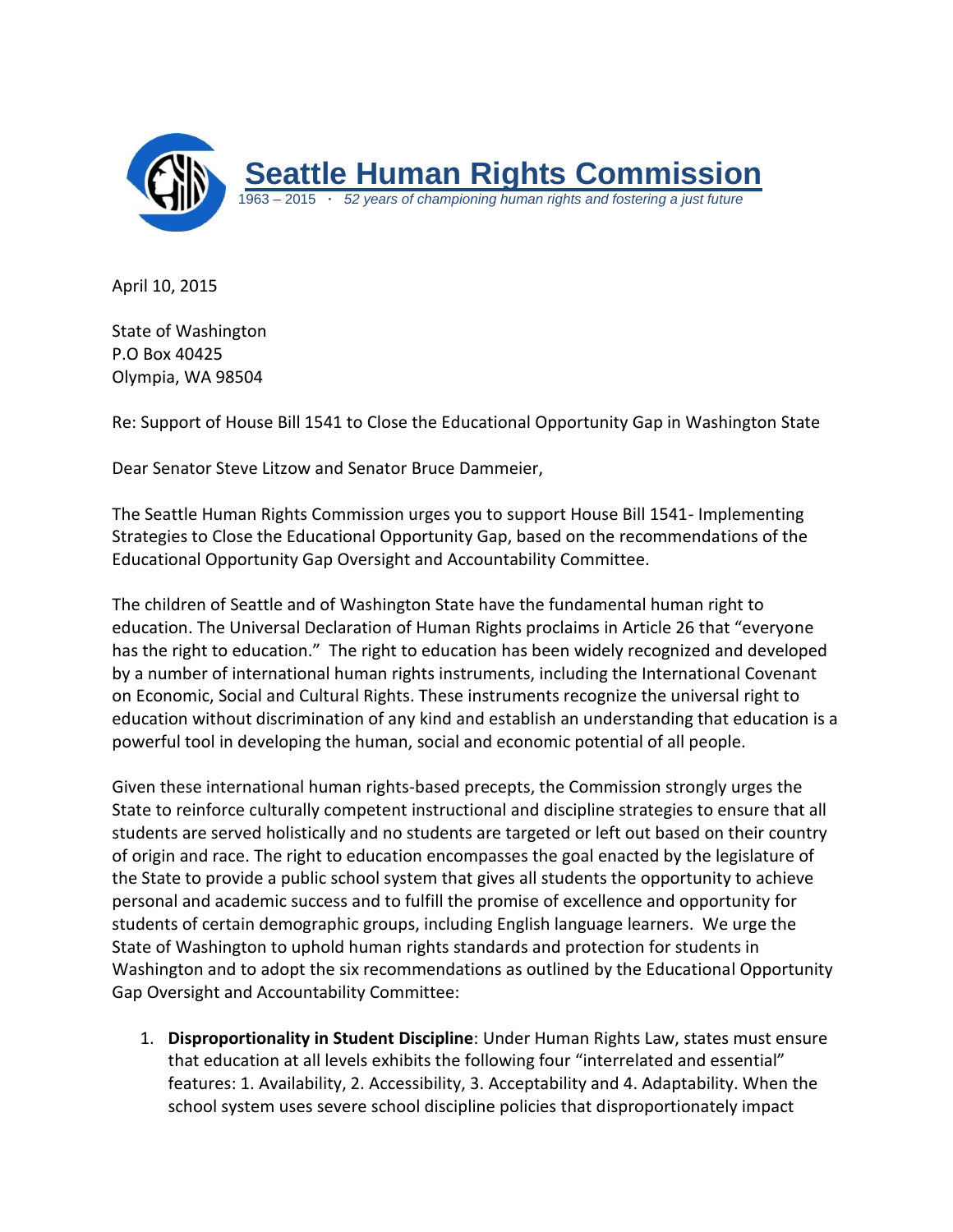African American and Latino students, it becomes a violation of a student's human right to the accessibility of education. This leads to a number of additional negative consequences including low graduation rates among students of color, high unemployment rates, the alarming school-to-prison pipeline, and excessive incarceration costs for the state.

- **2. Educator Cultural Competence:** The UNESCO Convention on Technical and Vocational Education (1989) summarizes the need for education programs to adapt to the characteristics of the receiving population groups: "The Contracting States agree to provide and develop technical and vocational education programs that take account of…the educational, cultural and social background of the population concerned and its vocational aspirations." Enhancing the cultural competence of educators will protect and promote the diversity of cultural expressions and fulfill the rights of students.
- **3. Instructing English Language Learners and English Language Learner Accountability:**  The Convention on the Rights of the Child (1989), summarizes that "the education of the child shall be directed to…the development of respect for the child's parents, his or her own cultural identity, language and values, for the national values of the country in which the child is living, the country from which he or she may originate." The City of Seattle and Washington State are experiencing an increase in linguistically diverse students. In order to be equipped with the tools to teach in appropriate, culturally competent and relevant ways, educators must complete English Language Learner Acquisition endorsement.
- **5. Disaggregated Student Data**: Developing disaggregated data is essential in advancing human rights and in meeting the obligations of non-discrimination and equality, according to the United Nations Human Rights Office of the High Commission. The use of disaggregated statistics will account for the most vulnerable and marginalized populations of students, and will inform and guide educators and social service providers in how to deliver services to all student populations. We also urge that methods of inquiry and disaggregated data collection be safeguarded for the protection of people and only be committed to use to eliminate discrimination and reduce inequities.
- **6. Recruitment and Retention of Educators**: The UN Declaration on the Rights of Persons Belonging to National or Ethnic, Religious and Linguistic Minorities (1992) frames the need that the State "should, where appropriate, take measures in the field of education, in order to encourage knowledge of the history, traditions, language and culture of the minorities existing within their territory. Persons belonging to minorities should have adequate opportunities to gain knowledge of the society as a whole." Preserving the knowledge of history, language, culture and traditions starts with hiring and retaining educators that reflect the student population. Furthermore, it is crucial for the school system to provide innovative teacher-preparation approaches so that educators can be successful in explicitly supporting students of color.